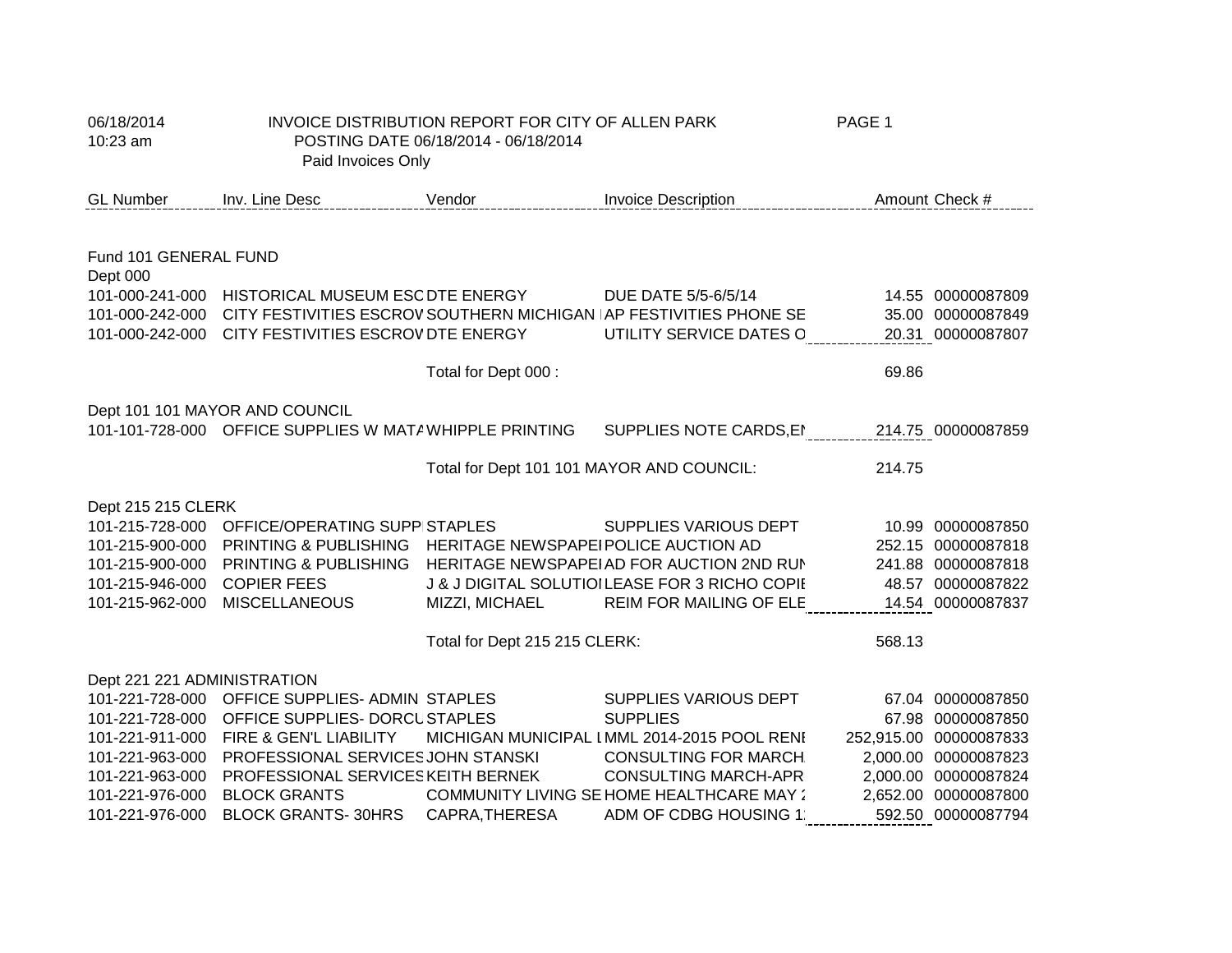|                                                                                |                                                                                                                                              | Total for Dept 221 221 ADMINISTRATION:            |                                                                                                | 260,294.52 |                                                                                      |
|--------------------------------------------------------------------------------|----------------------------------------------------------------------------------------------------------------------------------------------|---------------------------------------------------|------------------------------------------------------------------------------------------------|------------|--------------------------------------------------------------------------------------|
| Dept 225 225 ASSESSOR<br>101-225-728-000<br>101-225-963-000<br>101-225-963-000 | OFFICE SUPPLIES- ASSES: STAPLES<br>PROFESSIONAL SERVICES MEGHAN PORTER LLC 35 HRS DATES 6/1-6/15/14<br>PROFESSIONAL SERVICES GARY EVANKO LLC |                                                   | SUPPLIES VARIOUS DEPT<br>14.50 LABOR HOURS 6/1-6/                                              |            | 9.98 00000087850<br>1,172.50 00000087831<br>942.50 00000087812                       |
|                                                                                |                                                                                                                                              |                                                   |                                                                                                |            |                                                                                      |
|                                                                                |                                                                                                                                              | Total for Dept 225 225 ASSESSOR:                  |                                                                                                | 2,124.98   |                                                                                      |
| Dept 230 230 FINANCE                                                           |                                                                                                                                              |                                                   |                                                                                                |            |                                                                                      |
|                                                                                | 101-230-728-000 OFFICE SUPPLIES- FINANC STAPLES                                                                                              |                                                   | SUPPLIES VARIOUS DEPT                                                                          |            | 444.95 00000087850                                                                   |
|                                                                                |                                                                                                                                              | Total for Dept 230 230 FINANCE:                   |                                                                                                | 444.95     |                                                                                      |
| Dept 253 253 TREASURER<br>101-253-985-000 CAPITAL LEASE                        | 101-253-730-000 GENERAL POSTAGE<br>101-253-730-000 GENERAL POSTAGE                                                                           | PITNEY BOWES RESER POSTAGE REFILL<br>PITNEY-BOWES | CENTRON DATA SERVI POSTAGE FOR SUMMER T.<br>SERVICE FOR MAY 30-JUN                             |            | 2,000.00 00000087841<br>4,100.00 00000087797<br>490.79 00000087842                   |
|                                                                                |                                                                                                                                              | Total for Dept 253 253 TREASURER:                 |                                                                                                | 6,590.79   |                                                                                      |
| Dept 263 263 CITY HALL                                                         |                                                                                                                                              |                                                   |                                                                                                |            |                                                                                      |
| 101-263-853-000<br>101-263-853-000<br>101-263-920-000<br>101-263-931-000       | TELEPHONE- 31392814012(AT & T<br>TELEPHONE- 313R0228024 AT & T<br>UTILITIES-457346800032<br><b>BUILDING MAINTENANCE GRAINGER</b>             | DTE ENERGY                                        | <b>MONTHLY SERVICE DUE 6/</b><br>MONTHLY SERVICE DUE 6/<br>DUE DATE 5/5-6/5/14<br><b>PARTS</b> |            | 2,456.48 00000087786<br>538.63 00000087786<br>246.49 00000087809<br>5.36 00000087814 |
|                                                                                |                                                                                                                                              | Total for Dept 263 263 CITY HALL:                 |                                                                                                | 3,246.96   |                                                                                      |
|                                                                                | Dept 305 305 POLICE DEPARTMENT<br>101-305-728-000 OFFICE SUPPLIES- POLICE STAPLES                                                            |                                                   | SUPPLIES VARIOUS DEPT                                                                          |            | 60.70 00000087850                                                                    |
| 101-305-757-000                                                                | <b>OPERATING SUPPLIES</b>                                                                                                                    | CDW GOVERNMENT, IN BLK TONER CART                 |                                                                                                |            | 220.15 00000087795                                                                   |
| 101-305-805-000                                                                | <b>VEHICLE TOWING</b>                                                                                                                        | <b>CITY TOWING</b>                                | 59 VEH TOWED BY POLICE                                                                         |            | 5,750.00 00000087798                                                                 |
| 101-305-853-000                                                                | TELEPHONE-313928169332 AT & T                                                                                                                |                                                   | <b>MONTHLY SERVICE DUE 6/</b>                                                                  |            | 3,079.19 00000087786                                                                 |
| 101-305-853-000<br>101-305-939-000                                             | TELEPHONE- 313R0148570 AT & T<br><b>VEHICLE MAINTENANCE</b>                                                                                  | <b>GRAINGER</b>                                   | <b>MONTHLY SERVICE DUE 6/</b><br><b>SUPPLIES</b>                                               |            | 136.73 00000087786<br>63.25 00000087814                                              |
|                                                                                |                                                                                                                                              |                                                   |                                                                                                |            |                                                                                      |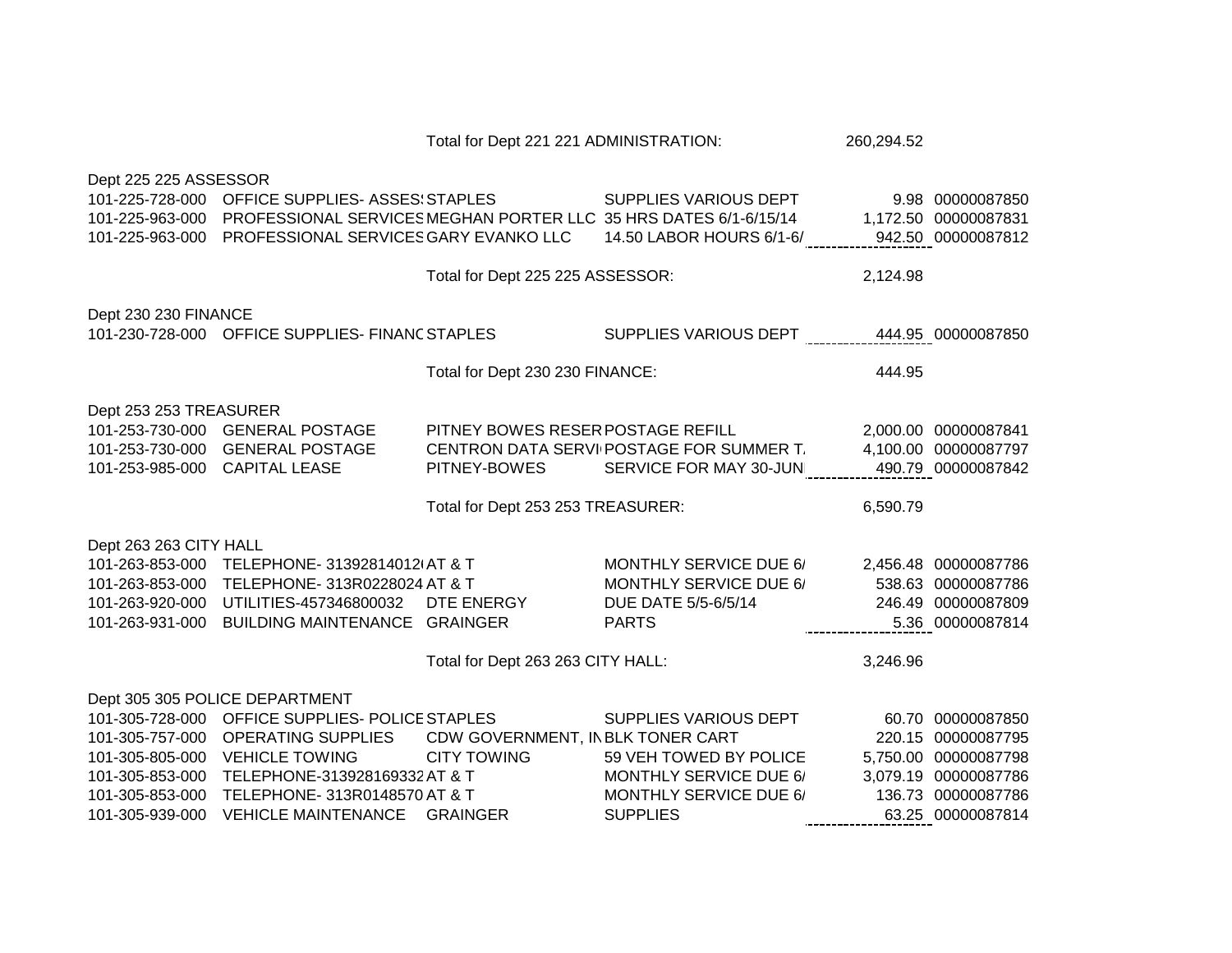Total for Dept 305 305 POLICE DEPARTMENT: 9,310.02

| Dept 340 340 FIRE DEPARTMENT |                                     |                                                 |                                            |          |                      |
|------------------------------|-------------------------------------|-------------------------------------------------|--------------------------------------------|----------|----------------------|
| 101-340-757-000              | <b>OPERATING SUPPLIES</b>           |                                                 | VST CHEMICAL CORP OPERATING SUPPLIES       |          | 1,472.50 00000087855 |
| 101-340-757-500              | <b>RESCUE SUPPLIES</b>              | J & B MEDICAL SUPPLY RESCUE SUPPLIES            |                                            | 836.45   | 00000087821          |
| 101-340-757-500              | <b>RESCUE SUPPLIES</b>              | <b>VIDACARE</b>                                 | <b>RESCUE SUPPLIES</b>                     | 394.11   | 00000087853          |
| 101-340-757-500              | <b>RESCUE SUPPLIES</b>              | <b>J &amp; B MEDICAL SUPPLY RESCUE SUPPLIES</b> |                                            | 66.24    | 00000087821          |
| 101-340-757-500              | <b>RESCUE SUPPLIES</b>              |                                                 | BAKER'S GAS & WELDII OXYGEN CYLINDER RENT/ | 113.26   | 00000087788          |
| 101-340-757-500              | <b>RESCUE SUPPLIES</b>              | BAKER'S GAS & WELDII OXYGEN FOR EMS             |                                            | 146.02   | 00000087788          |
| 101-340-805-000              | <b>AMBULANCE BILLING</b>            | <b>GUANIO, JENNIFER</b>                         | REFUND PATIENT DUE UN                      | 557.59   | 00000087815          |
| 101-340-805-000              | AMBULANCE BILLING                   | MINASIAN, HOMER                                 | <b>REFUND TO PATIENT SEC(</b>              | 87.66    | 00000087836          |
| 101-340-805-000              | AMBULANCE BILLING                   | ACCUMED BILLING INC. MAY 2014 BILLING           |                                            | 4,643.51 | 00000087783          |
| 101-340-835-000              | <b>PHYSICALS</b>                    |                                                 | PSYBUS PSYCHOLOGIC PSYCHOLOGICAL TESTING   | 585.00   | 00000087843          |
| 101-340-920-000              | UTILITIES-457346800131              | DTE ENERGY                                      | DUE DATE 5/5-6/5/14                        | 517.29   | 00000087809          |
| 101-340-920-000              | UTILITIES-194036500123              | DTE ENERGY                                      | UTILITY SERVICE DATES C                    | 1,936.63 | 00000087807          |
| 101-340-931-000              | <b>BUILDING MAINTENANCE- LOWE'S</b> |                                                 | <b>SUPPLIES</b>                            | 66.44    | 00000087828          |
| 101-340-931-000              | <b>BUILDING MAINTENANCE- LOWE'S</b> |                                                 | <b>SUPPLIES</b>                            | 117.34   | 00000087828          |
| 101-340-931-000              | <b>BUILDING MAINTENANCE- LOWE'S</b> |                                                 | <b>SUPPLIES</b>                            | 14.64    | 00000087828          |
| 101-340-931-000              | <b>BUILDING MAINTENANCE- LOWE'S</b> |                                                 | <b>SUPPLIES</b>                            | 121.30   | 00000087828          |
| 101-340-931-000              | <b>BUILDING MAINTENANCE- LOWE'S</b> |                                                 | <b>SUPPLIES</b>                            | 37.79    | 00000087828          |
| 101-340-931-000              | <b>BUILDING MAINTENANCE- LOWE'S</b> |                                                 | <b>SUPPLIES</b>                            | 25.62    | 00000087828          |
| 101-340-939-000              | <b>VEHICLE MAINTENANCE</b>          | <b>HALT FIRE</b>                                | <b>VEHICLE MNT</b>                         | 228.00   | 00000087816          |
| 101-340-939-000              | <b>VEHICLE MAINTENANCE</b>          | BAKER'S GAS & WELDII RENTAL TANKS               |                                            | 19.45    | 00000087788          |
| 101-340-939-000              | VEHICLE MAINTENANCE- 0 VILLAGE FORD |                                                 | <b>VEH INSPECTION/REPAIR</b>               | 2,217.28 | 00000087854          |
| 101-340-939-000              | <b>VEHICLE MAINTENANCE</b>          | <b>HALT FIRE</b>                                | <b>VEHICLE MNT</b>                         | 515.63   | 00000087816          |
| 101-340-958-000              | <b>MEMBERSHIP &amp; DUES</b>        | KOLUSK, JAMES                                   | PARAMEDIC LISC RENEWA                      | 25.00    | 00000087826          |

Total for Dept 340 340 FIRE DEPARTMENT: 14,744.75

|                 | Dept 445 445 DEPARTMENT OF PUBLIC SERVICE      |                           |                    |
|-----------------|------------------------------------------------|---------------------------|--------------------|
|                 | 101-445-853-000 TELEPHONE- 31392841662! AT & T | MONTHLY SERVICE DUE 6/    | 145.59 00000087786 |
| 101-445-920-000 | UTILITIES-457362200018 DTE ENERGY              | DUE DATE 5/5-6/5/14       | 51.51 00000087809  |
| 101-445-926-000 | STREET LIGHTING- 2-3835-DTE ENERGY             | DUE DATES OF 6/25,7/1,7/7 | 156.32 00000087808 |
| 101-445-926-000 | STREET LIGHTING- 2-3837-DTE ENERGY             | DUE DATES OF 6/25.7/1.7/7 | 257.79 00000087808 |
| 101-445-926-000 | STREET LIGHTING- 2-3838-DTE ENERGY             | DUE DATES OF 6/25.7/1.7/7 | 254.20 00000087808 |
| 101-445-926-000 | STREET LIGHTING-194036! DTE ENERGY             | UTILITY SERVICE DATES O   | 103.25 00000087807 |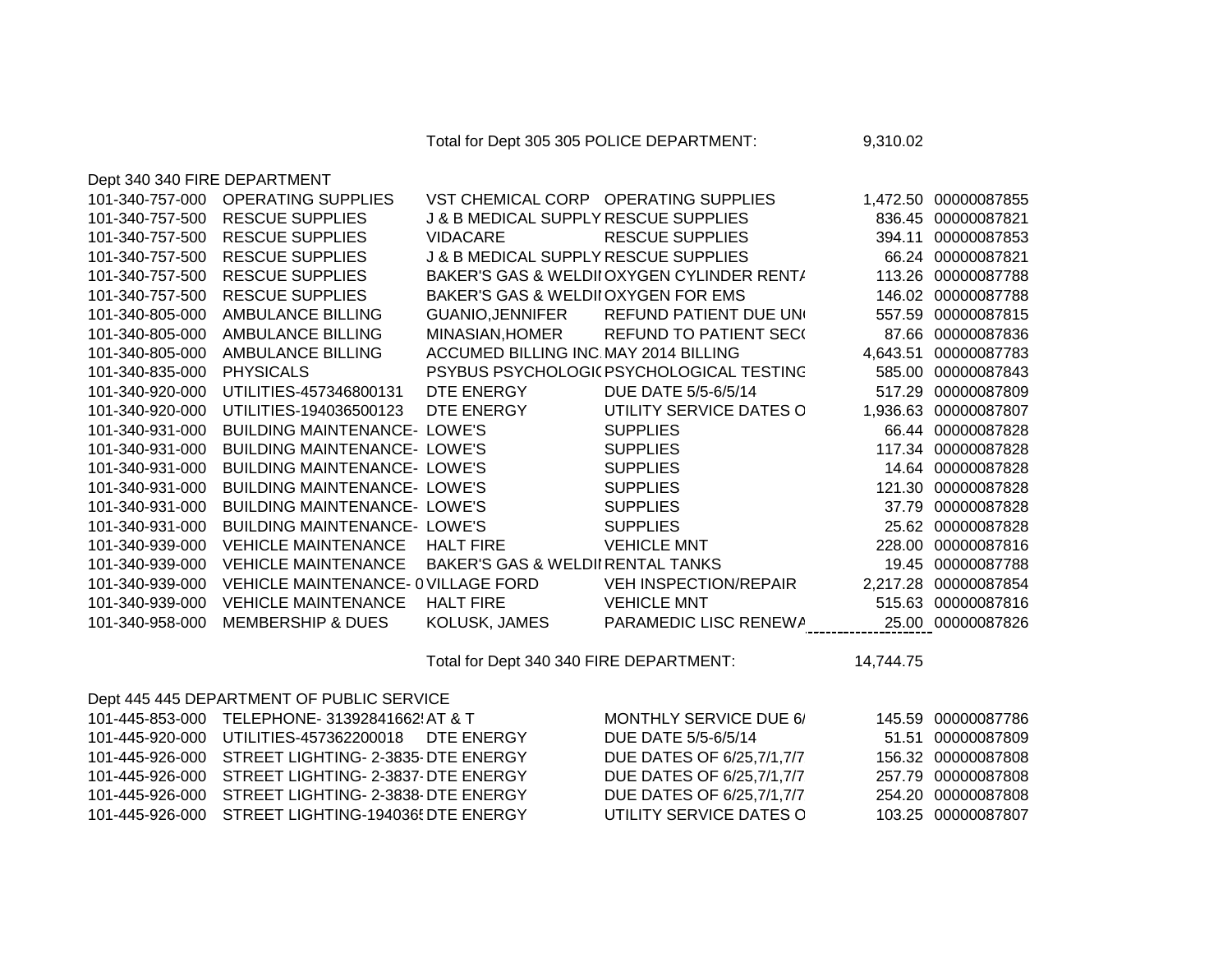| 101-445-931-000          | <b>BUILDING MAINTENANCE</b>                       |                                              | KENCO FIRE EQUIPMEI ANNUAL INSPECTION FIRE                                  |          | 91.50 00000087825    |
|--------------------------|---------------------------------------------------|----------------------------------------------|-----------------------------------------------------------------------------|----------|----------------------|
| 101-445-931-000          | <b>BUILDING MAINTENANCE</b>                       | <b>GRAINGER</b>                              | PARTS 4FZN3                                                                 |          | 248.10 00000087814   |
| 101-445-939-000          | <b>VEHICLE MAINTENANCE</b>                        | <b>BAKER'S GAS &amp; WELDII RENTAL TANKS</b> |                                                                             |          | 19.49 00000087788    |
| 101-445-939-000          | <b>VEHICLE MAINTENANCE</b>                        | GLENDALE AUTO VALU UNIVERSAL EXLIFE          |                                                                             |          | 89.94 00000087813    |
| 101-445-939-000          | <b>VEHICLE MAINTENANCE</b>                        | GLENDALE AUTO VALU UNIV EXLIFE PARTS         |                                                                             |          | 89.94 00000087813    |
| 101-445-939-000          | <b>VEHICLE MAINTENANCE</b>                        | <b>WAYNE LAWN &amp; GARDI PARTS</b>          |                                                                             |          | 109.75 00000087858   |
| 101-445-939-000          | <b>VEHICLE MAINTENANCE</b>                        | <b>WAYNE LAWN &amp; GARDI PARTS</b>          |                                                                             |          | 1,099.95 00000087858 |
| 101-445-939-000          | <b>VEHICLE MAINTENANCE</b>                        | <b>WAYNE LAWN &amp; GARDI PARTS</b>          |                                                                             |          | (109.99) 00000087858 |
| 101-445-939-000          | <b>VEHICLE MAINTENANCE</b>                        |                                              | GLENDALE AUTO VALU PARTS 1999 FORD 250                                      |          | 110.53 00000087813   |
| 101-445-939-000          | <b>VEHICLE MAINTENANCE</b>                        |                                              | GLENDALE AUTO VALU PARTS 1999 FORD F150                                     |          | 10.38 00000087813    |
| 101-445-939-000          | VEHICLE MAINTENANCE- NVILLAGE FORD                |                                              | VEH INSPEC 2007 WHITE F                                                     |          | 1,373.11 00000087854 |
| 101-445-939-000          | <b>VEHICLE MAINTENANCE</b>                        | <b>VILLAGE FORD</b>                          | <b>PARTS</b>                                                                |          | 33.88 00000087854    |
|                          |                                                   |                                              |                                                                             |          |                      |
|                          |                                                   |                                              | Total for Dept 445 445 DEPARTMENT OF PUBLIC SEI                             | 4,135.24 |                      |
| Dept 707 707 PARKS & REC |                                                   |                                              |                                                                             |          |                      |
| 101-707-728-000          | OFFICE SUPPLIES- PARK& STAPLES                    |                                              | SUPPLIES VARIOUS DEPT                                                       |          | 26.49 00000087850    |
| 101-707-757-000          | <b>OPERATING SUPPLIES- P&amp; LOWE'S</b>          |                                              | <b>SUPPLIES</b>                                                             |          | 30.38 00000087828    |
| 101-707-757-000          | <b>OPERATING SUPPLIES-P&amp;ILOWE'S</b>           |                                              | <b>SUPPLIES</b>                                                             |          | 172.75 00000087828   |
| 101-707-784-000          | <b>PARK SERVICES</b>                              | PARK ATHLETIC SUPPL DUDLEY SOFTBALLS         |                                                                             |          | 273.60 00000087840   |
| 101-707-801-001          | <b>LAWN SERVICES</b>                              | LOWE, ANNA                                   | REFUND OF SHELTER PER                                                       |          | 40.00 00000087829    |
| 101-707-853-000          | TELEPHONE-313928820325 AT & T                     |                                              | <b>MONTHLY SERVICE DUE 6/</b>                                               |          | 170.95 00000087786   |
| 101-707-920-000          | UTILITIES-457346800180                            | DTE ENERGY                                   | DUE DATE 5/5-6/5/14                                                         |          | 32.56 00000087809    |
| 101-707-920-000          | UTILITIES-457346800040                            | DTE ENERGY                                   | DUE DATE 5/5-6/5/14                                                         |          | 116.92 00000087809   |
| 101-707-920-000          | UTILITIES-194036500271                            | DTE ENERGY                                   | UTILITY SERVICE DATES O                                                     |          | 66.62 00000087807    |
| 101-707-920-000          | UTILITIES-194036500156                            | DTE ENERGY                                   | UTILITY SERVICE DATES O                                                     |          | 35.69 00000087807    |
| 101-707-939-000          | <b>VEHICLE MAINTENANCE</b>                        | <b>BAKER'S GAS &amp; WELDII RENTAL TANKS</b> |                                                                             |          | 19.45 00000087788    |
| 101-707-962-000          |                                                   |                                              | MISCELLANEOUS- P HAWK MIDWEST MEDICAL CEIPRE EMPLOYMENT PHY/S(              |          | 60.00 00000087834    |
| 101-707-962-000          |                                                   |                                              | MISCELLANEOUS- NANCY MIDWEST MEDICAL CEIPRE EMPLOYMENT PHY/S(               |          | 60.00 00000087834    |
| 101-707-962-000          |                                                   |                                              | MISCELLANEOUS- LYDIA S MIDWEST MEDICAL CEIPRE EMPLOYMENT PHY/S(             |          | 60.00 00000087834    |
| 101-707-962-000          |                                                   |                                              | MISCELLANEOUS- THOMA! MIDWEST MEDICAL CEIPRE EMPLOYMENT PHY/S(              |          | 60.00 00000087834    |
|                          |                                                   | Total for Dept 707 707 PARKS & REC:          |                                                                             | 1,225.41 |                      |
|                          |                                                   |                                              |                                                                             |          |                      |
|                          | Dept 751 751 COMMUNITY CENTER                     |                                              |                                                                             |          |                      |
|                          |                                                   |                                              | 101-751-757-000 OPERATING SUPPLIES BIGWATER TECHNOLO SERVICE CALL KSU PROGI |          | 342.00 00000087790   |
|                          | 101-751-757-000 OPERATING SUPPLIES RECSIKORA, BOB |                                              | <b>CONCESSION SUPPLIES</b>                                                  |          | 45.00 00000087848    |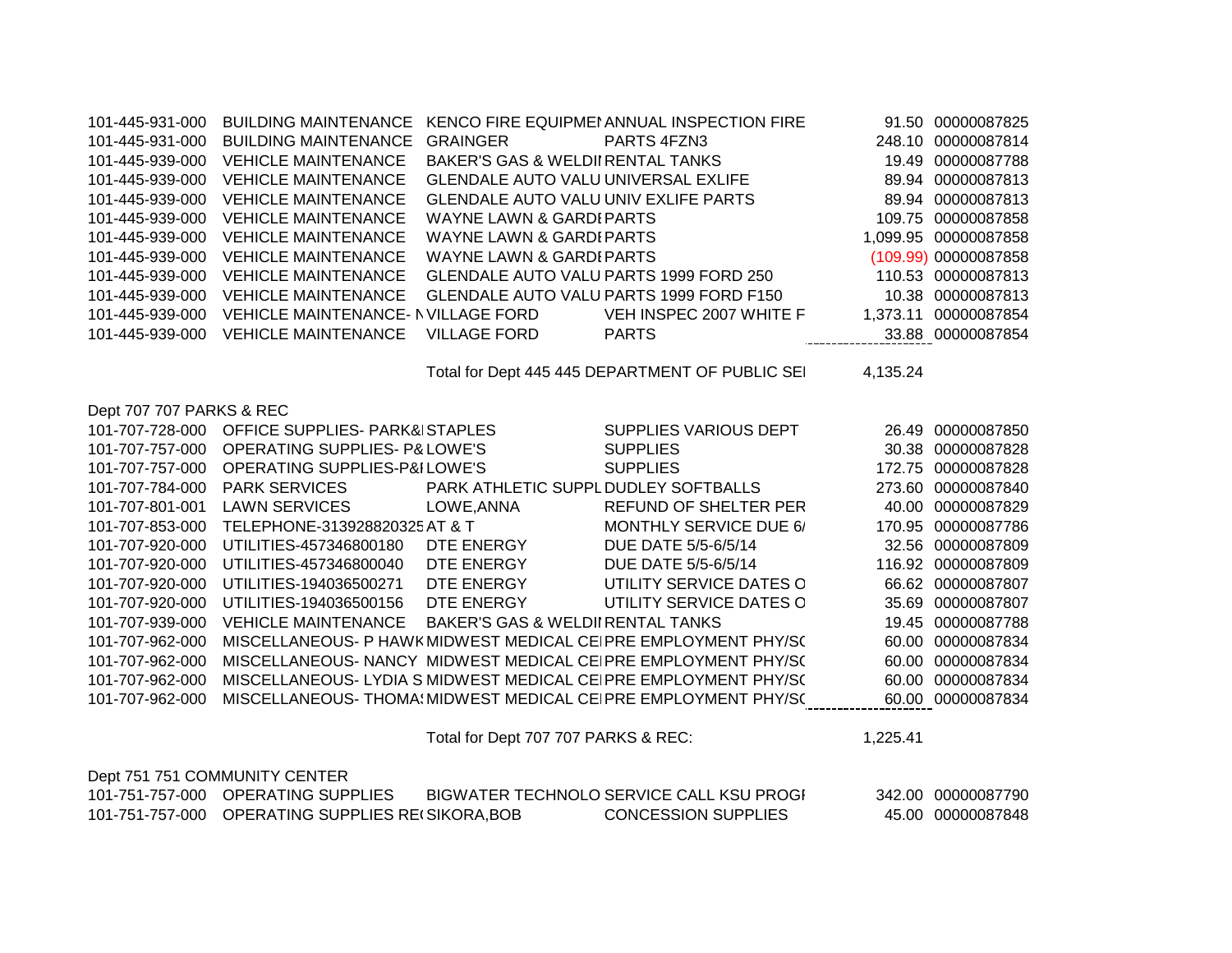| 101-751-816-000                                             | PROF. SERV. - OTHER                                                                |                                          | REDGUARD FIRE & SECQUARTERLY MONITORING    |                        | 219.00 00000087844    |
|-------------------------------------------------------------|------------------------------------------------------------------------------------|------------------------------------------|--------------------------------------------|------------------------|-----------------------|
| 101-751-920-000                                             | <b>UTILITIES</b>                                                                   |                                          | ALLEN PARK, CITY OF AMT OWED TO CITY FINAL |                        | 2,182.50 00000087785  |
| 101-751-920-000                                             | UTILITIES-457346800123                                                             | DTE ENERGY                               | DUE DATE 5/5-6/5/14                        |                        | 2,053.58 00000087809  |
| 101-751-931-000                                             | BUILDING MAINTENANCE HAWKINS, PAT                                                  |                                          | <b>REIMBURSEMENT FOR SH</b>                |                        | 94.28 00000087817     |
| 101-751-931-000                                             | BUILDING MAINTENANCE WYANDOTTE ALARM C COMM MONTORING 6/1-8/3                      |                                          |                                            |                        | 126.00 00000087860    |
| 101-751-934-000                                             | EQUIPMENT MAINTENANC SERV-ICE REFRIGERAT SERVICE CALL INSPECT C(                   |                                          |                                            |                        | 350.00 00000087847    |
| 101-751-934-000                                             | EQUIPMENT MAINTENANC EXPERT HEATING & CC SERV CALL ON BOILER FO                    |                                          |                                            |                        | 209.00 00000087811    |
|                                                             |                                                                                    | Total for Dept 751 751 COMMUNITY CENTER: |                                            | 5,621.36               |                       |
|                                                             |                                                                                    | Total for Fund 101 GENERAL FUND:         |                                            | 308,591.72             |                       |
| Fund 202 MAJOR STREET FUND<br>Dept 475 475 TRAFFIC SERVICES |                                                                                    |                                          |                                            |                        |                       |
|                                                             | 202-475-940-000 TRAFFIC SIGNS & SIGNALS WAYNE COUNTY - ACC TRAFFIC SIGNAL MNT 4/14 |                                          |                                            |                        | 1,222.86 00000087857  |
| 202-475-940-000                                             | TRAFFIC SIGNS & SIGNALS WAYNE COUNTY - ACC TRAFFICE SIGNAL ENERGY                  |                                          |                                            |                        | 122.18 00000087857    |
|                                                             | 202-475-940-000 TRAFFIC SIGNS & SIGNALS WAYNE COUNTY - ACC TRAFFIC SIGNAL ENERGY   |                                          |                                            |                        | 122.18 00000087857    |
|                                                             | 202-475-940-000 TRAFFIC SIGNS & SIGNALS WAYNE COUNTY - ACC TRAFFIC SIGNAL ENERGY   |                                          |                                            |                        | 122.18 00000087857    |
|                                                             | 202-475-940-000 TRAFFIC SIGNS & SIGNALS DTE ENERGY                                 |                                          | DUE DATES OF 6/25,7/1,7/7                  |                        | 35,757.24 00000087808 |
|                                                             |                                                                                    | Total for Dept 475 475 TRAFFIC SERVICES: |                                            | 37,346.64              |                       |
|                                                             |                                                                                    | Total for Fund 202 MAJOR STREET FUND:    |                                            | 37,346.64              |                       |
| Fund 226 RUBBISH FUND<br>Dept 450 450 RUBBISH               |                                                                                    |                                          |                                            |                        |                       |
|                                                             | 226-450-817-000 WASTE DISPOSAL                                                     |                                          | REPUBLIC SERVICES RES SERVICE 5/1-5/31/14  | 113,400.00 00000087845 |                       |
|                                                             |                                                                                    | Total for Dept 450 450 RUBBISH:          |                                            | 113,400.00             |                       |
|                                                             |                                                                                    | Total for Fund 226 RUBBISH FUND:         |                                            | 113,400.00             |                       |
| Fund 249 BUILDING FUND<br>Dept 000                          |                                                                                    |                                          |                                            |                        |                       |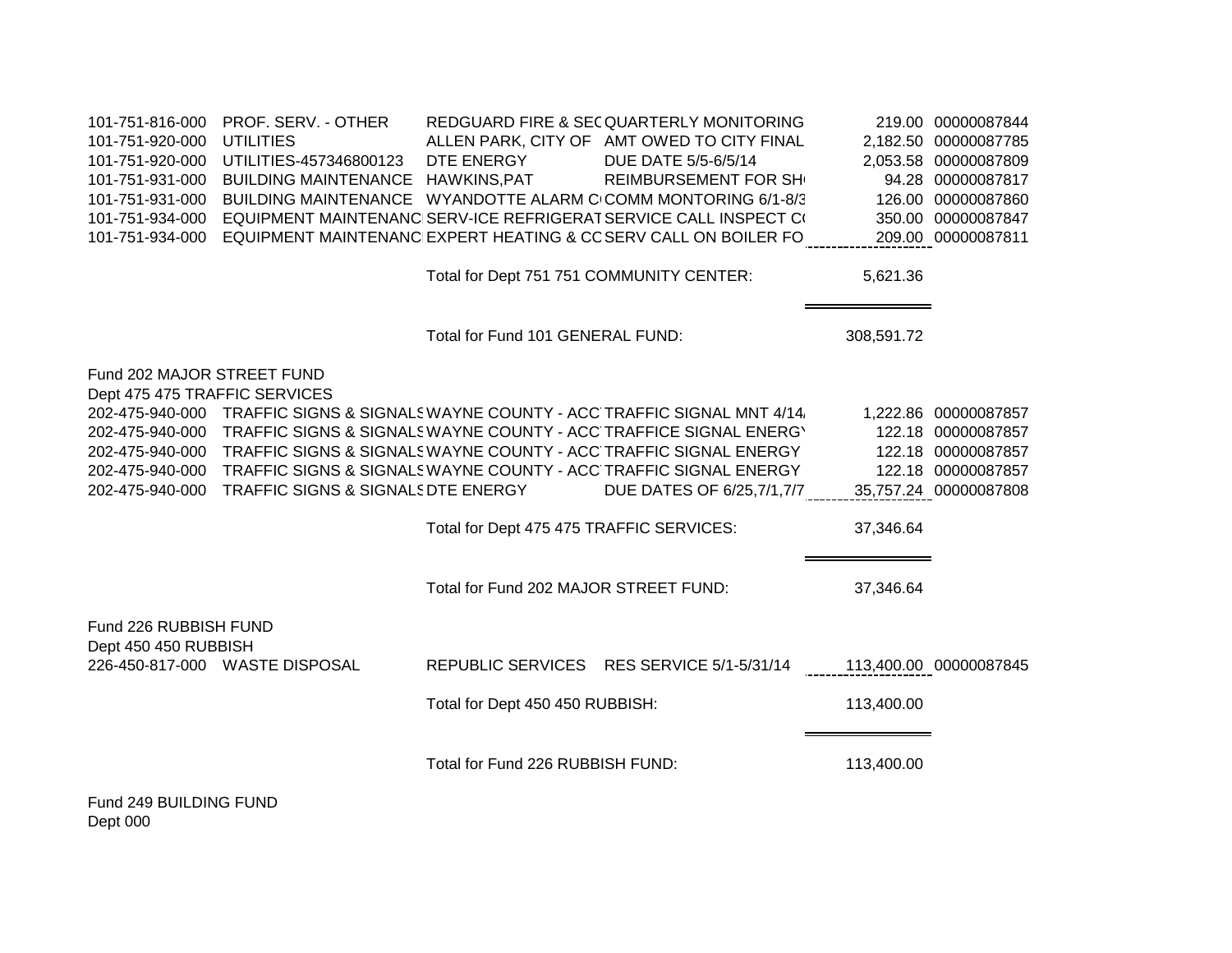| 249-000-607-000 FEES REVENUE |                                                         | <b>DAZ INC</b>                       | REFUND YEARLY REGISTR                                               |           | 45.00 00000087803    |
|------------------------------|---------------------------------------------------------|--------------------------------------|---------------------------------------------------------------------|-----------|----------------------|
|                              |                                                         | Total for Dept 000 :                 |                                                                     | 45.00     |                      |
|                              | Dept 371 371 BUILDING DEPARTMENT                        |                                      |                                                                     |           |                      |
| 249-371-728-000              | OFFICE SUPPLIES- BLDG STAPLES                           |                                      | SUPPLIES VARIOUS DEPT                                               |           | 82.66 00000087850    |
| 249-371-821-000              |                                                         |                                      | MECHANICAL INSPECTION MECHANICAL SAFETY { MECHANICAL INSPECTION     |           | 240.00 00000087830   |
| 249-371-946-000              | <b>EQUIPMENT LEASE</b>                                  |                                      | J & J DIGITAL SOLUTIOILEASE FOR 3 RICHO COPII                       |           | 138.10 00000087822   |
|                              |                                                         |                                      | Total for Dept 371 371 BUILDING DEPARTMENT:                         | 460.76    |                      |
|                              |                                                         |                                      |                                                                     |           |                      |
|                              |                                                         | Total for Fund 249 BUILDING FUND:    |                                                                     | 505.76    |                      |
| Fund 250 DDA OPERATING       |                                                         |                                      |                                                                     |           |                      |
| Dept 000                     |                                                         |                                      |                                                                     |           |                      |
| 250-000-801-001              | <b>LAWN SERVICES</b>                                    | STUART LEVE, INC                     | SPRING CLEAN UP FLOWE                                               |           | 8,500.00 00000087851 |
| 250-000-826-000              | <b>LEGAL SERVICES</b>                                   |                                      | MILLER & MILLER, P.C. LEGAL SERVICES FOR MAY                        |           | 1,265.00 00000087835 |
| 250-000-829-000              |                                                         |                                      | SITE IMPROVEMENTS- 5/28 BUCCILLI GROUP, LLC DISCOUNT PAVING SERV 5  |           | 972.00 00000087792   |
| 250-000-829-000              |                                                         |                                      | SITE IMPROVEMENTS- DD/BUCCILLI GROUP, LLC DISC PAVING SERV 6/1-6/7/ |           | 2,376.00 00000087792 |
| 250-000-920-000              | UTILITIES-06/13-7/12/14                                 | <b>COMCAST</b>                       | SERVICES FOR 6543 ALLEI                                             |           | 189.85 00000087799   |
| 250-000-920-000              | UTILITIES- 5951 ALLEN RD DTE ENERGY                     |                                      | PK LOT LIGHTS 5/5-6/4/14                                            |           | 358.94 00000087804   |
| 250-000-920-000              | UTILITIES- PAST DUE BAL DTE ENERGY                      |                                      | PK LOT LIGHTS 5/5-6/4/14                                            |           | 293.84 00000087804   |
| 250-000-920-000              | <b>UTILITIES</b>                                        | DTE ENERGY                           | ELEC 6543 ALLEN 5/5-6/14/                                           |           | 65.68 00000087805    |
| 250-000-920-000              | <b>UTILITIES</b>                                        | DTE ENERGY                           | PK LOT LIGHTS 15500 BEAT                                            | 203.00    | 00000087806          |
| 250-000-931-000              | BUILDING MAINTENANCE- CEE-CLEAN WINDOW CWINDOW CLEANING |                                      |                                                                     |           | 20.00 00000087796    |
|                              |                                                         | Total for Dept 000 :                 |                                                                     | 14,244.31 |                      |
|                              |                                                         |                                      |                                                                     |           |                      |
|                              |                                                         | Total for Fund 250 DDA OPERATING:    |                                                                     | 14,244.31 |                      |
| Dept 000                     | Fund 265 DRUG FORFEITURE - FEDERAL                      |                                      |                                                                     |           |                      |
|                              | 265-000-757-000 OPERATING SUPPLIES                      | MICHIGAN AMMO CO.                    | <b>AMMUNITION</b>                                                   |           | 440.00 00000087832   |
| 265-000-757-000              | <b>OPERATING SUPPLIES</b>                               | MICHIGAN AMMO CO.                    | <b>AMMUNITION</b>                                                   | 920.00    | 00000087832          |
| 265-000-757-000              | <b>OPERATING SUPPLIES</b>                               | C.M.P. DISTRIBUTORS, SPEED PLATE 5X8 |                                                                     |           | 98.00 00000087793    |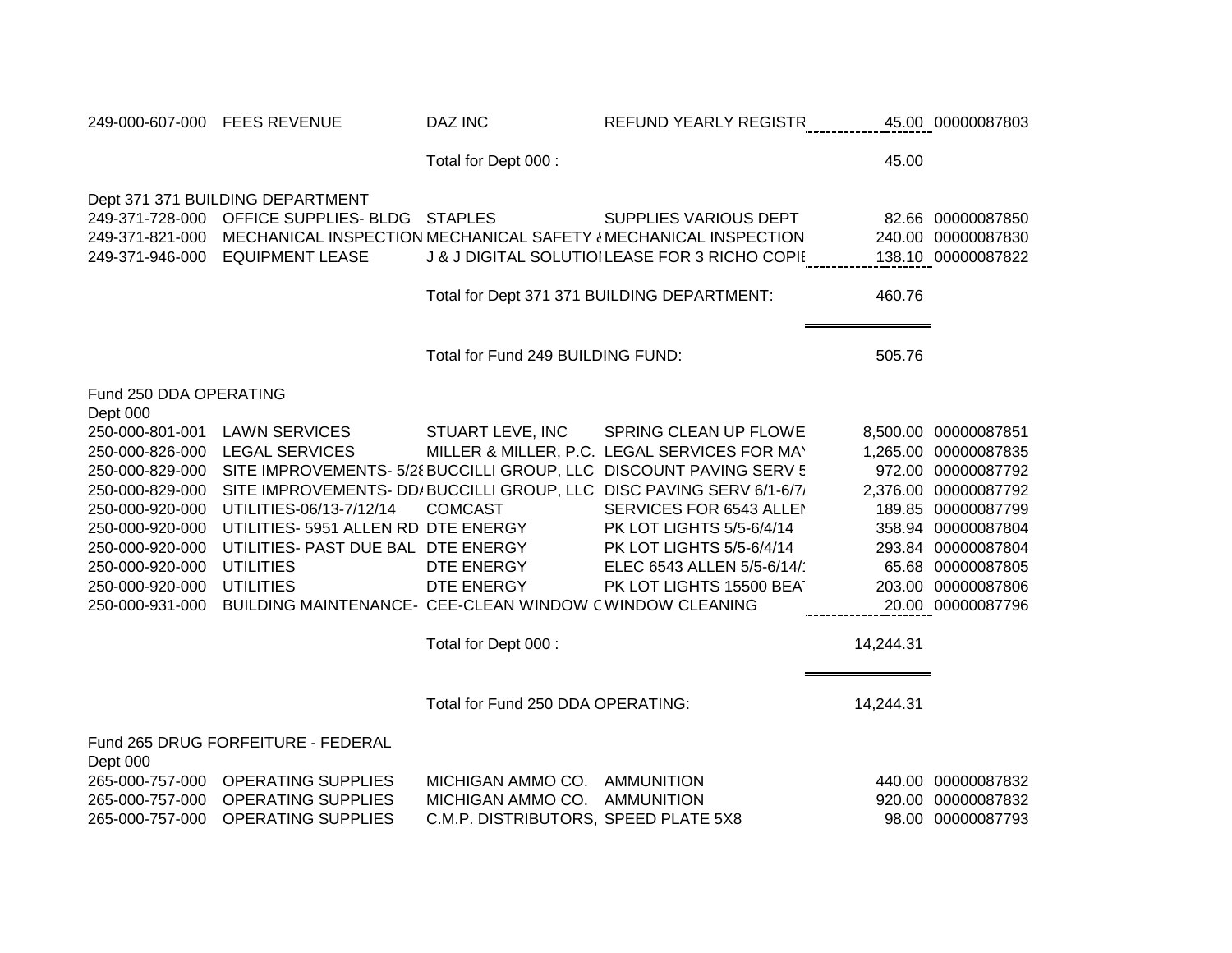|                             | 265-000-939-000 VEHICLE MAINTENANCE                              | <b>BAKER'S GAS &amp; WELDII RENTAL TANKS</b> |                                                                                                                 |          | 19.45 00000087788                         |
|-----------------------------|------------------------------------------------------------------|----------------------------------------------|-----------------------------------------------------------------------------------------------------------------|----------|-------------------------------------------|
|                             |                                                                  | Total for Dept 000 :                         |                                                                                                                 | 1,477.45 |                                           |
|                             |                                                                  |                                              | Total for Fund 265 DRUG FORFEITURE - FEDERAL:                                                                   | 1,477.45 |                                           |
| Dept 000                    | Fund 266 DRUG FORFEITURE - STATE                                 |                                              |                                                                                                                 |          |                                           |
| 266-000-657-000             | FORFEITED MONIES-STATIGRAINGER                                   |                                              | 266-000-657-000 FORFEITED MONIES-STATIBELTONE HEARING CEIPRE EMPLOYMENT HEARII<br><b>FLAMMABLE SAFETY CABII</b> |          | 65.00 00000087789<br>1,052.00 00000087814 |
|                             |                                                                  | Total for Dept 000 :                         |                                                                                                                 | 1,117.00 |                                           |
|                             |                                                                  |                                              | Total for Fund 266 DRUG FORFEITURE - STATE:                                                                     | 1,117.00 |                                           |
| Fund 271 LIBRARY            |                                                                  |                                              |                                                                                                                 |          |                                           |
| Dept 000<br>271-000-728-000 | <b>OFFICE SUPPLIES</b>                                           | <b>OFFICEMAX</b>                             | <b>OFFICE SUPPLIES</b>                                                                                          |          | 7.20 00000087838                          |
| 271-000-728-000             | OFFICE SUPPLIES- FY2015 CUSTOM ECO FRIENDL REUSABLE BAGS FY 2015 |                                              |                                                                                                                 | 1,685.00 | 00000087802                               |
| 271-000-757-000             | <b>OPERATING SUPPLIES</b>                                        | ORIENTAL TRADING CC SUPPLIES                 |                                                                                                                 |          | 1,959.10 00000087839                      |
| 271-000-757-000             | <b>OPERATING SUPPLIES</b>                                        | ACME PARTYWORKS                              | BAL DUE FOR MINIATURE (                                                                                         |          | 192.87 00000087784                        |
| 271-000-828-000             | <b>MATERIALS</b>                                                 | <b>BAKER &amp; TAYLOR</b>                    | PAYMENT FOR MATERIALS                                                                                           |          | 419.23 00000087787                        |
| 271-000-828-000             | <b>MATERIALS</b>                                                 | <b>BAKER &amp; TAYLOR</b>                    | PAYMENT FOR MATERIALS                                                                                           |          | 94.26 00000087787                         |
| 271-000-828-000             | <b>MATERIALS</b>                                                 |                                              | HYLAND SOFTWARE, IN PMT MICROFILM MAR/APR                                                                       |          | 220.84 00000087819                        |
| 271-000-853-000             | TELEPHONE-313928410211 AT & T                                    |                                              | <b>MONTHLY SERVICE DUE 6/</b>                                                                                   |          | 417.36 00000087786                        |
| 271-000-931-000             | <b>BUILDING MAINTENANCE</b>                                      |                                              | COVERALL NORTH AMECOMMERCIAL CLEANING                                                                           |          | 835.00 00000087801                        |
| 271-000-931-000             | <b>BUILDING MAINTENANCE</b>                                      | <b>GRAINGER</b>                              | PARTS 5ZJ59                                                                                                     | 347.75   | 00000087814                               |
| 271-000-943-000             | <b>EQUIPMENT RENTAL</b>                                          |                                              | KONICA MINOLTA BUSII MONTHLY MTR CHARGES                                                                        |          | 445.85 00000087827                        |
|                             |                                                                  | Total for Dept 000 :                         |                                                                                                                 | 6,624.46 |                                           |
|                             |                                                                  | Total for Fund 271 LIBRARY:                  |                                                                                                                 | 6,624.46 |                                           |

Fund 592 WATER & SEWER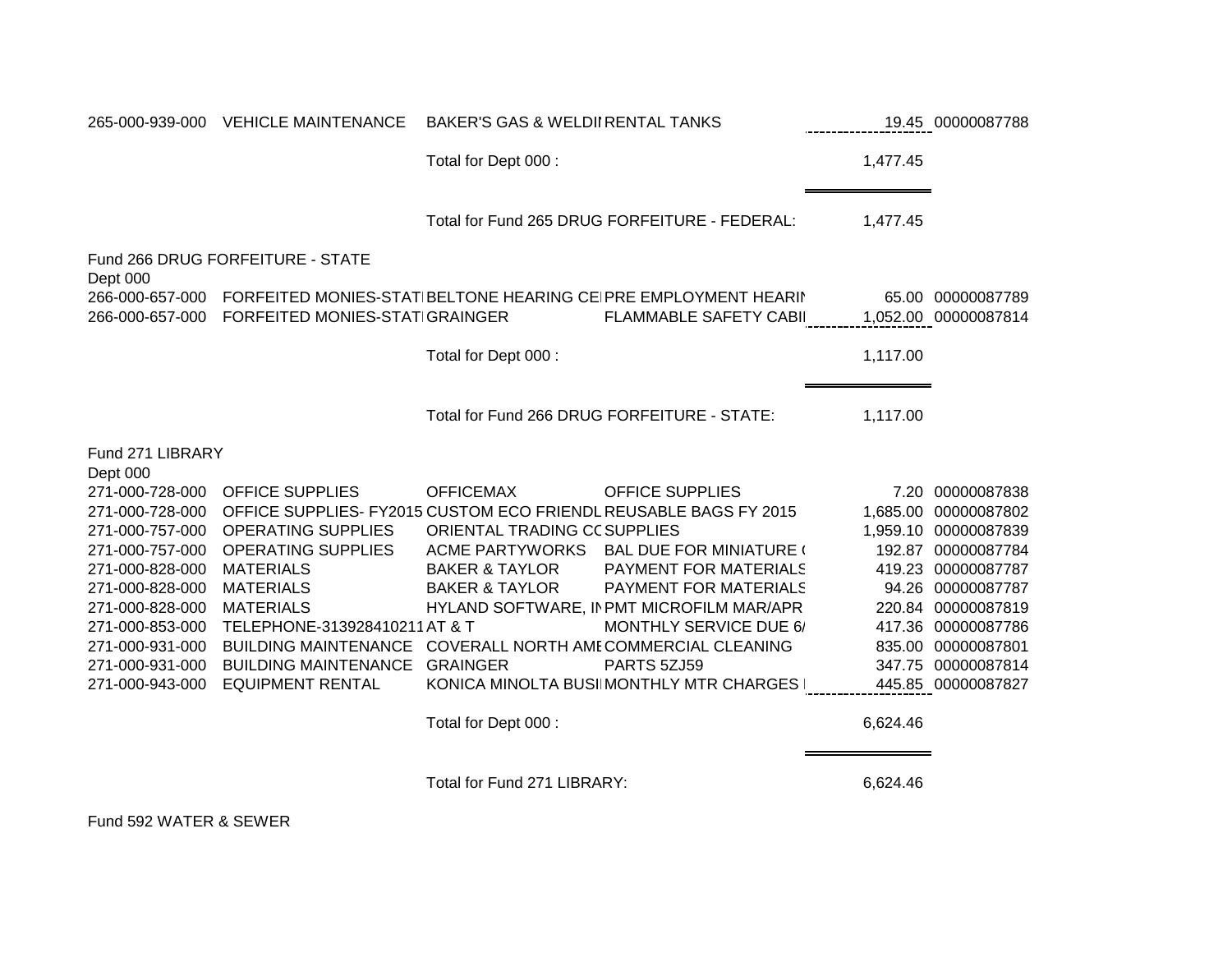| Dept 601 601 WATER AND SEWER |  |  |  |  |
|------------------------------|--|--|--|--|
|------------------------------|--|--|--|--|

| 592-601-643-000    | UTILITIES-31392816662233 AT & T |                                       | MONTHLY SERVICE DUE 6/                                   |           | 1,486.24 00000087786 |
|--------------------|---------------------------------|---------------------------------------|----------------------------------------------------------|-----------|----------------------|
| 592-601-643-000    | UTILITIES-31392814804977 AT & T |                                       | MONTHLY SERVICE DUE 6/                                   |           | 19.12 00000087786    |
| 592-601-643-000    | UTILITIES-31392828100909 AT & T |                                       | MONTHLY SERVICE DUE 6/                                   |           | 25.52 00000087786    |
| 592-601-643-000    | UTILITIES-194036500263          | DTE ENERGY                            | UTILITY SERVICE DATES O                                  |           | 76.10 00000087807    |
| 592-601-643-000    | UTILITIES-194036500131          | DTE ENERGY                            | UTILITY SERVICE DATES O                                  |           | 34.06 00000087807    |
| 592-601-643-000    | UTILITIES-193884900013          | DTE ENERGY                            | UTILITY SERVICE DATES O                                  |           | 1,206.98 00000087807 |
| 592-601-643-000    | UTILITIES-193884900021          | DTE ENERGY                            | UTILITY SERVICE DATES O                                  |           | 224.15 00000087807   |
| 592-601-643-000    | UTILITIES-194036500370          | DTE ENERGY                            | UTILITY SERVICE DATES C                                  |           | 67.16 00000087807    |
| 592-601-667-001    | <b>VEHICLE MAINTENANCE</b>      | BAKER'S GAS & WELDII RENTAL TANKS     |                                                          |           | 19.45 00000087788    |
| 592-601-671-001    | <b>SEWER MAINTENANCE</b>        |                                       | BUCCILLI GROUP, LLC AP CIPP LIQUID FORCE                 |           | 1,134.00 00000087792 |
| 592-601-671-001    | <b>SEWER MAINTENANCE</b>        |                                       | BUCCILLI GROUP, LLC 2014 ALLEN PARK CIPP LIC             |           | 270.00 00000087792   |
| 592-601-678-001    | <b>METER MAINTENANCE-8</b>      | ETNA SUPPLY COMPAN SUPPLIES MTR       |                                                          |           | 1,000.00 00000087810 |
| 592-601-678-001    | METER MAINTENANCE-4             | ETNA SUPPLY COMPAN SUPPLIES MTR       |                                                          |           | 600.00 00000087810   |
| 592-601-826-000    | <b>CITY ATTORNEY</b>            |                                       | THE PLATO LAW FIRM MALTA FILE 5002-5                     |           | 410.24 00000087852   |
| 592-601-826-000    | CITY ATTORNEY                   |                                       | THE PLATO LAW FIRM GREAT NORTHERN 5002-3                 |           | 3,690.28 00000087852 |
| 592-601-826-000    | CITY ATTORNEY                   | THE PLATO LAW FIRM CHRISTENSEN 5002-2 |                                                          |           | 2,430.00 00000087852 |
| 592-601-946-000    | <b>COPIER FEES</b>              |                                       | <b>J &amp; J DIGITAL SOLUTIOILEASE FOR 3 RICHO COPII</b> |           | 417.74 00000087822   |
| 592-601-985-000    | CAPITAL OUTLAY-MAINS            |                                       | BUCCILLI GROUP, LLC 2014 AP CIPP LIQ FORCE 6             |           | 2,376.00 00000087792 |
| 592-601-985-000    | <b>CAPITAL OUTLAY-MAINS</b>     |                                       | BUCCILLI GROUP, LLC 2014 AP CIPP LIQ FORCE 5             |           | 1,080.00 00000087792 |
|                    |                                 |                                       | Total for Dept 601 601 WATER AND SEWER:                  | 16,567.04 |                      |
| Dept 603 603 BASIN |                                 |                                       |                                                          |           |                      |

| <b>PUPI 000 000 DI 1011 1</b> |                                                               |            |                         |                      |
|-------------------------------|---------------------------------------------------------------|------------|-------------------------|----------------------|
| 592-603-853-000               | TELEPHONE-313928334004 AT & T                                 |            | MONTHLY SERVICE DUE 6/  | 25.92 00000087786    |
| 592-603-853-000               | TELEPHONE-313928681121 AT & T                                 |            | MONTHLY SERVICE DUE 6/  | 25.24 00000087786    |
| 592-603-920-000               | UTILITIES-457346800073                                        | DTE ENERGY | DUE DATE 5/5-6/5/14     | 299.87 00000087809   |
| 592-603-920-000               | UTILITIES-194158700014                                        | DTE ENERGY | UTILITY SERVICE DATES C | 6,233.98 00000087807 |
| 592-603-920-000               | UTILITIES-651423400019                                        | DTE ENERGY | UTILITY SERVICE DATES C | 50.91 00000087807    |
| 592-603-920-000               | UTILITIES-194036500412                                        | DTE ENERGY | UTILITY SERVICE DATES C | 117.47 00000087807   |
| 592-603-934-000               | EQUIPMENT MAINTENANC INTERSTATE BATTERIETUNNEL PUMP GENERATC  |            |                         | 477.90 00000087820   |
| 592-603-934-000               | EQUIPMENT MAINTENANC INTERSTATE BATTERIE TUNNEL PUMP GENERATC |            |                         | (100.00) 00000087820 |
|                               |                                                               |            |                         |                      |

Total for Dept 603 603 BASIN: 7,131.29

Total for Fund 592 WATER & SEWER: 23,698.33